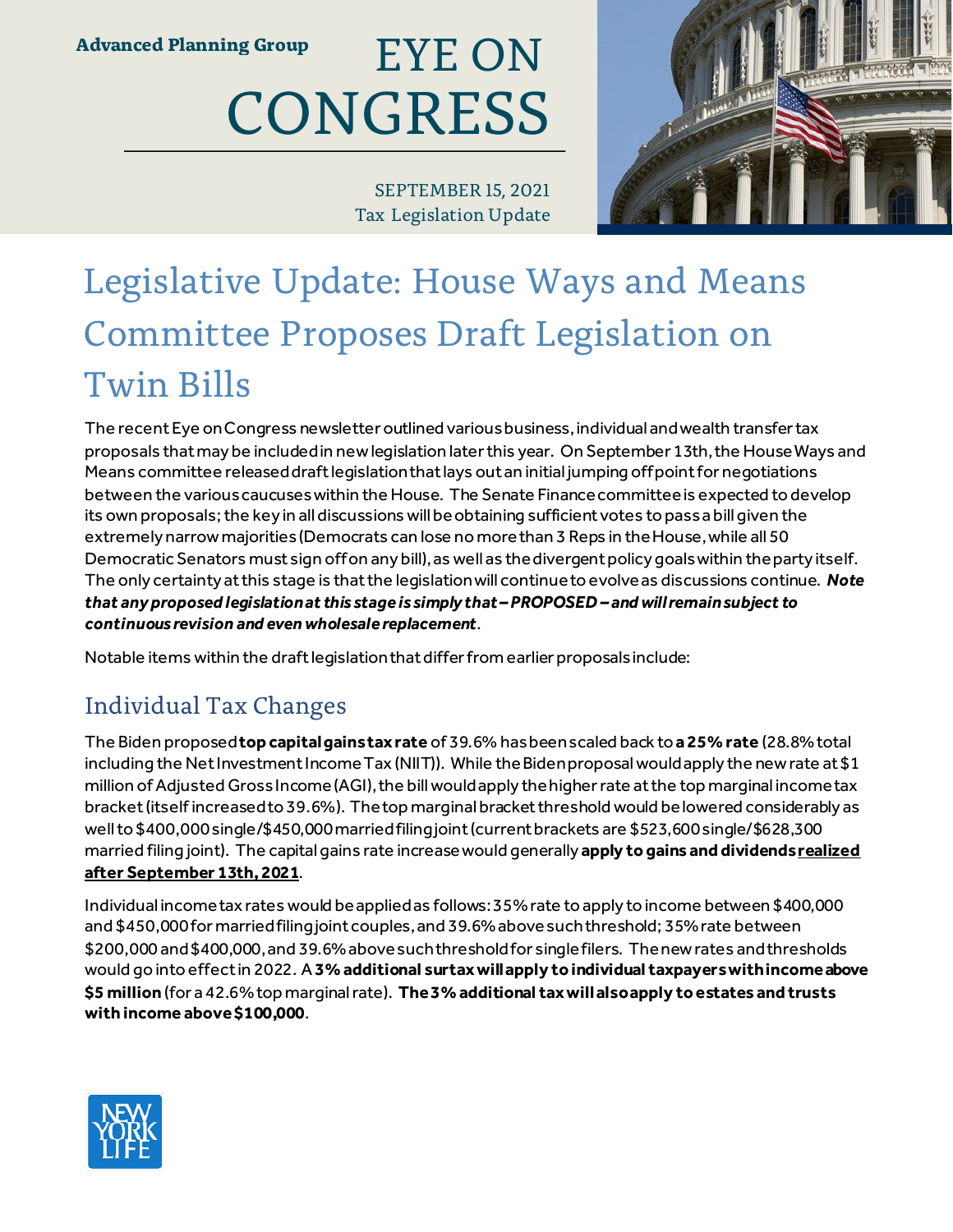

Lastly, high income taxpayers will face certain restrictions with regards to their IRAs and qualified retirement plans, namely:

- Taxpayers with IRA balances in excess of \$10 million and income above \$400,000 single/\$425,000 married joint will be precluded from making contributions to their IRAs starting in 2022;
- Taxpayers with income above \$400,000 single/\$450,000 married joint will have new (penalty-free) RMDs of half of any total account balances exceeding \$10 million, as well as Roth balances to the extent that total IRA and qualified plan balances exceed \$20 million, starting in 2022;
- Taxpayers with income above \$400,000 single/\$450,000 married joint will be precluded from converting IRAs and employer plan accounts to a Roth (starting after 2031 (though that may be a mistake)), while all taxpayers will be prevented from converting after tax IRA contributions to a Roth (so called back door Roth planning) starting in 2022.

### Business Tax Changes – All effective for tax years after 2021

As proposed, the **3.8% net investment income tax will apply to trade or business income** (that is not otherwise subject to Medicare taxes) of taxpayers with income above \$400,000 single/\$500,000 married filing joint.

The **199A Qualified Business Income**(QBI) Tax deduction would be capped at **a total deduction of \$400,000 single/\$500,000 married filing joint** (and \$10,000 in the case of an estate or trust). As a result, the total business income that will generally be eligible for the QBI deduction will be between \$2.0 and \$2.5 million depending on filing status.

Lastly, the **corporate tax rate**is proposed to increase to **26.5%**(rather than 28% per the Biden proposal)..

### Transfer Tax Changes

The sunset of the applicable estate, gift and generation skipping transfer (GST) tax exemption amount (currently \$11.7 million per person) would occur in 2022 rather than 2026 as currently scheduled. The new level would therefore be approximately \$6 million per person starting next year.

A somewhat surprising addition on the transfer tax front is a provision that eliminates the effectiveness of grantor trusts for estate planning purposes. Mirroring a proposal in Bernie Sander's wholesale revision of the estate and gift tax rules, such trusts have formed the bedrock of wealth planning arrangements in recent years. Additionally, the new rule would trigger gain recognition on sales between a grantor and a grantor trust. The rule change would be effective for trusts created after 2021, as well as to transfers to existing trusts (notably, the bill does not address the obvious concern of the potential impact on life insurance trust planning (both new and pre-existing)).

Additionally, provisions aimed at eliminating the use of valuation discounts in many family wealth planning contexts was likewise included in the draft legislation, though normal discounting will still generally be available in the context of family-owned businesses and farms.

Notably absent from the proposal was an elimination of the step-up in basis that has been widely discussed in recent months. As a result of these proposals, the use of excess lifetime gift exemption, as well as the establishment and funding of a grantor trust prior to year-end have likely taken on increased immediacy.